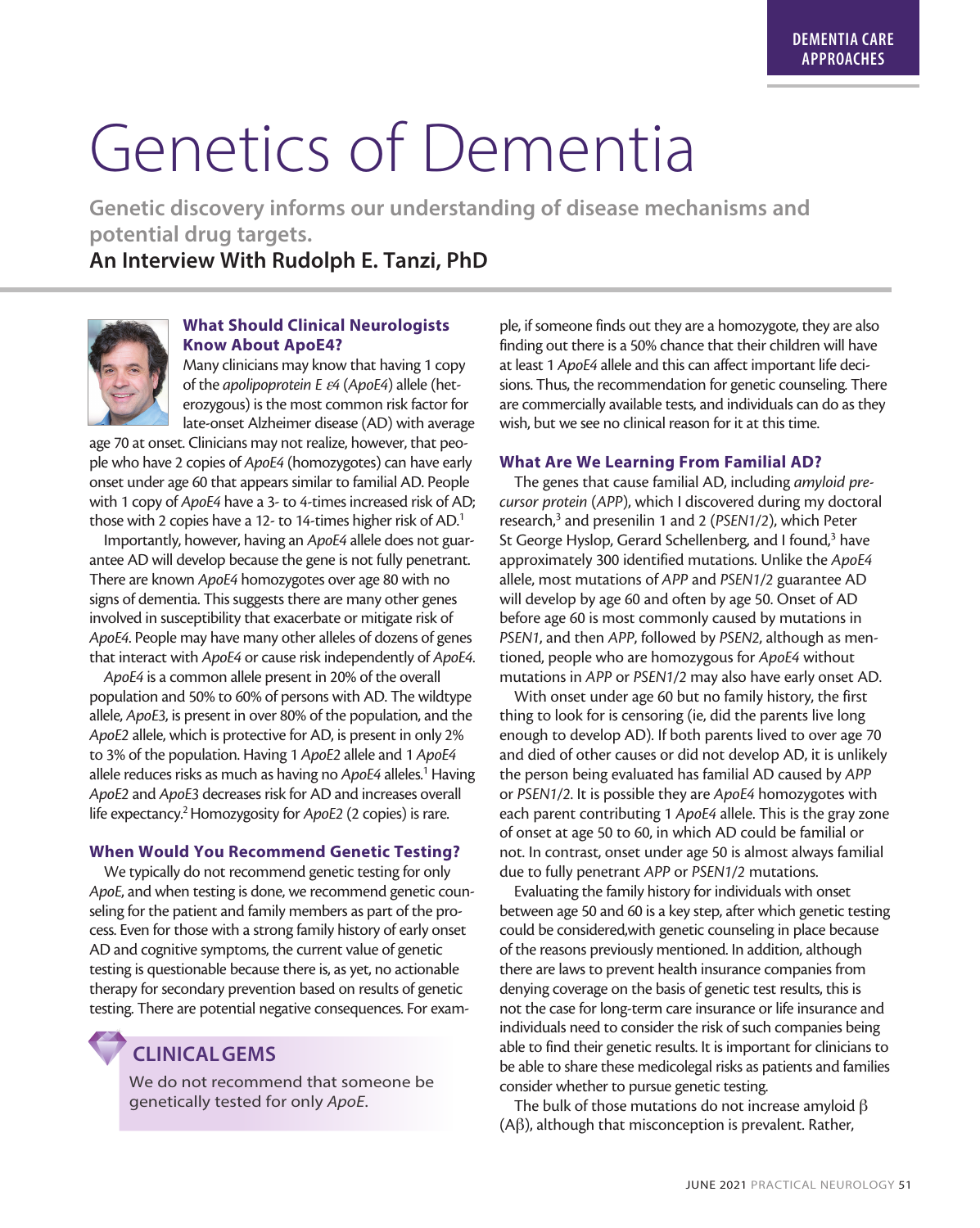these mutations increase deposition of the  $AB_{42}$  isomer, by increasing the ratio of  $\mathsf{AB}_{42}$  to  $\mathsf{AB}_{40}$  (the more common isomer), and this is what causes plaques to form.<sup>4,5</sup> PSEN1/2 are parts of an enzyme called  $\gamma$  secretase, making up the mouth of this Pacman-shaped enzyme that cuts *APP* to make Ab of different lengths. When mutations in *PSEN1/2* make the area of the cleavage site smaller—closing the "mouth"—*APP* doesn't fit as well and the ratio of  $AB_{42}$  to  $AB_{40}$  increases even though overall production of  $\text{AB}$  doesn't increase.<sup>5</sup> Likewise, *APP* mutations can make it more difficult for APP to fit into the mouth.  $A\beta_{42}$  is the form of amyloid that aggregrates and forms neurotoxic plaques and induces the development of neurofibrillary tangles (NFTs) made from tau.

Familial AD can be heartbreaking because patients know what to expect. In a family I work with, there is a mother of 2 children in her early 20s who realizes that by the time her children are the same age, she may already not remember them. To have a drug that would reverse that by addressing the mechanism affected by these mutations would be a godsend for that 2% 3% of people with familial AD, especially if patients can take it early before  $\mathsf{A}\beta$  deposition and tangle formation begin.

## **CLINICALGEMS**

Consider genetic testing for known AD-associated genes *ApoE*, *APP*, and *PSEN1/2* with AD onset before age 60 only after a detailed family history and genetic counseling.

We have been working for a long time on an allosteric  $\gamma$  secretase modulator that keeps the PSEN cleavage site available—keeping the mouth open, so to speak. This potential drug will start phase 1 clinical trials, hopefully this year, and if it is safe and works as we think it will be, PSEN will make more A $\beta_{38}$  and less of the amyloidogenic A $\beta_{42}$ . By addressing the mechanism affected by mutations, this potential pharmacotherapy could address many of the various alleles responsible for familial AD.6

#### **What Can We Learn from AD in Down Syndrome?**

Down syndrome is a constellation of syndromes due to a large number of genes that are multiplied due to 3 copies of chromosome 21 that causes Down syndrome. What is notable is that individuals with partial trisomy 21, who do not have an additional *APP* gene, do not develop AD pathology or symptoms. This further confirms that  $\mathsf{AB}_{42}$  deposition into plaques is the cause of AD.7

### **Isn't There Still Debate About Whether A** $\beta$  or Tau **Causes AD?**

The causative role of  $A\beta$  was initially questioned because in mice transfected with familial AD gene mutations, they develop  $\mathsf{A}\beta$  plaques and eventually neuroinflammation, but not NFTs.

What is clear now is that the mice don't develop NFTs because they do not express the correct ratio of isoforms of tau that make AD-type tangles. In culture, when a 3-dimensional matrix of neurons and glia derived from human stem cells developed in my lab in 2014—is used, cells transfected with mutated *APP* and *PSEN1/2* make *Aβ* plaques and NFTs follow with subsequent neurodegeneration.  $\mathsf{AB}_4$  deposition directly leads to formation of NFTs composed of helical tau aggregates.<sup>8</sup>

The second part of debate, which I think is good for clinicians to know, is related to all the amyloid-directed drug trials that have failed to show clinical improvements in cognition.<sup>9</sup> Even the recently approved aducanumab, a monoclonal antibody directed against  $\mathsf{AB}$  plaque, was approved by the FDA "based on the surrogate endpoint of reduction of  $\mathsf{AB}$  plaque in the brain,<sup>10"</sup> not because it improved AD symptoms.

This doesn't mean that  $AB_{42}$  isn't the cause of AD. Brain imaging shows that  $\mathsf{AB}$  plaques begin forming 2 to 3 decades before AD symptoms occur, and we have yet to address amyloid pathology at this stage when amyloid starts driving tangle formation.<sup>11</sup> In fact, by the time symptoms of mild cognitive impairment start to appear, amyloid plaques are starting to decrease. Chronic traumatic encephalopathy (CTE) supports this as well—the precipitating event of head trauma occurs decades before NFTs and cognitive symptoms. Targeting amyloid at the symptomatic stage is akin to giving statins to someone who has already developed congestive heart failure.

This is why many people are advocating for clinical trials that use biomarkers not only to identify participants but also to measure whether a drug is having an effect. If we can get a safe and cost-effective drug that reduces biomarkers in people with high-risk biomarker levels approved, and then longitudinally follow people using it for 10 or even 20 years, that is when we will know if a drug positively affects cognitive symptoms.<sup>9</sup>

#### **What Should Clinicians Know About AD Genomics?**

What is striking about GWAS findings is that most of the genes identified in GWAS play a role in immunity and neuroinflammation or cholesterol metabolism.12,13 The immune and neuroinflammatory process is directly related to the neuronal death and neurodegeneration of AD. In the first GWAS for AD in 2008, we found CD33,<sup>12</sup> which we later identified as an innate immune effector of neuroinflammation.13 CD33 controls the microglial activation state, turning microglia from housekeepers that clear amyloid while you sleep into killers that destroy neurons as if there were a local infection. You can think of it as evolutionarily, the microglia didn't get the memo that humans now live to age 80 and neurons die for reasons other than infections.<sup>13</sup> The second innate immunity molecule found in GWAS in 2011, triggering receptor expressed on myeloid cells-2 (TREM2), turns CD33 off to switch microglia back to that nondestructive housekeeping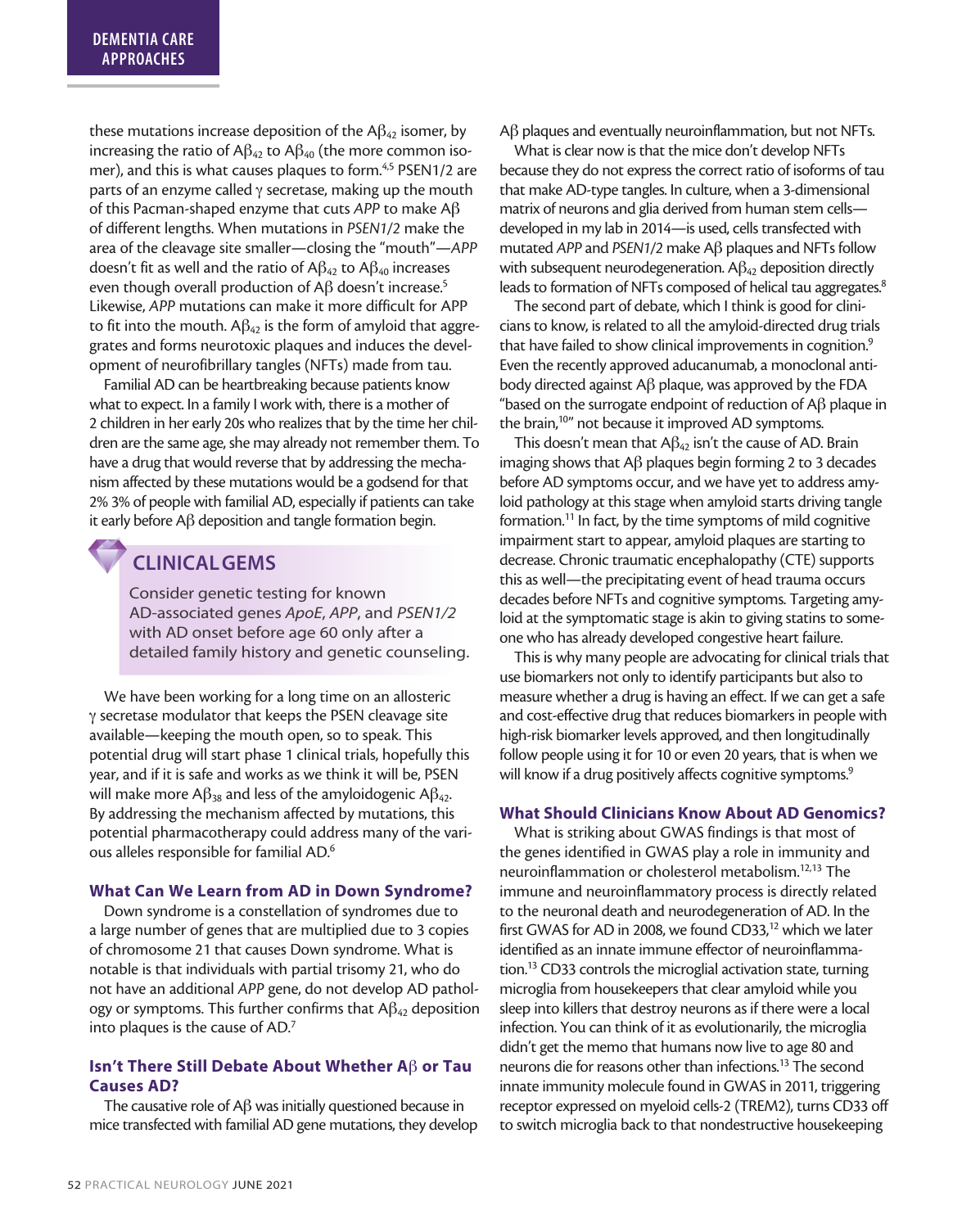state.<sup>13</sup> Cholesterol metabolism directly affects A $\beta$  production and regulates neural plasticity because it is the rate limiting factor in generating new axons, neurites, and synapses.

Still, the first 4 genes, *ApoE*, *APP*, *PSEN1*, and *PSEN2* plus the first 40 genes identified with GWAS account for only half of the genetic risks for AD, leaving the other half unknown. This is where we enter the "dark matter" of the genome—the rare variants. These are not found with standard GWAS chips because of the nature of that technique, which requires use of common single nucleotide polymorphisms (SNPs) that are approximately 1000 to 2000 base pairs apart. Anytime association of disease with a common SNP is seen on GWAS, there are dozens, if not hundreds, of other SNPs traveling with it, due to "linkage disequilibrium." This is why functional testing is necessary, and even then, the SNPs don't cover the rare variants that occur in the population with less than 1% frequency but account for 77% of the variance in an individual's genome. To address this, we have recently carried out whole genome sequencing on thousands of people with AD and found 13 rare variants associated with AD, all of which were associated with neuronal function and synaptic integrity and function.<sup>14</sup>

Approximately 100 AD-associated gene variants have been identified, about half of which are protective and half of which are risk factors, the majority of which have no identified function yet. The question then, is how to assess an individual's risk, and we think it will most likely be with use of whole-sequencing genome studies or imputed GWAS data to develop a polygenic risk score. A good polygenic risk score does not depend on individual genes and gene functions, but rather is based on patterns of inheritance of individual segments of the genome. This is a big priority with multiple labs racing to develop an effective polygenic risk score, but we're not quite there yet.

# **CLINICALGEMS**

Approximately 100 gene variants have been identified, about half of which are protective and half of which are risk factors, the majority of which have no identified function yet.

#### **Can Genetics Inform Development of Treatments?**

There is a very interesting axiom across multiple diseases that was a true revelation for me. Gene mutations that cause early onset forms of disease inform us of what needs to be treated earliest and, preferably, presymptomatically. For example, with the role of cholesterol in heart disease, Brown and Goldstein found the early onset hyperlipidemia and heart disease in a person's 50s was caused by a mutation in the lowdensity lipoprotein (LDL) receptor.<sup>15</sup> This discovery led to the realization that cholesterol must be treated earlier to reduce risk for heart disease.

Applying this to AD, the genes we know so far are *APP*, *PSEN1*, *PSEN2*, and *ApoE* homozygosity, which are all involved in accelerated amyloid deposition.<sup>1-6</sup> Regardless of the trigger—whether it be concussions for CTE, frontal lobe dementia genes, or mutations in *APP*, *PSEN1*, or *PSEN2* for AD—that causes plaques and NFTs, these pathologies need to be targeted early, preferably before symptoms occur. The late-onset genes are involved in neuroinflammation and synaptic plasticity, which point to resilience and neuroprotection having an important role.<sup>11-14</sup> The importance of protection from neuroinflammation is supported by data from people with large amyloid plaque and NFT loads at autopsy who had no clinical symptoms of dementia, because what is consistently found in these so-called *mismatch brains* is a complete absence of evidence for neuroinflammation. To help symptoms in people with later-stage AD, we believe that neuroinflammation and synaptic resilience are the best targets, as elucidated by the late-onset AD genes found by GWAS.

Other forms of dementia (eg, Lewy body disease, frontotemporal dementia, or corticobasal degeneration) have an entirely different set of associated genes and genetic risk factors, some of which overlap with other neurodegenerative diseases (eg, amyotrophic lateral sclerosis or Parkinson disease). In these dementias,  $\mathsf{AB}$  plaques do not form, but Lewy bodies, NFTs, or other types of tau aggregates occur. This suggests that the tau or  $\alpha$ -synuclein pathology and subsequent neuroinflammation and neurodegeneration are like brush fires spreading through the brain. The match that lights that fire (eg, a concussion, a-synuclein proteinopathy, or *C9orf72* mutations) may be different in each type of dementia, and the proteinopathies may have different molecular structures and distributions, but the end neurodegenerative processes are the same.

#### **Can You Envision an Eventual Gene Therapy for AD?**

As discussed, to treat people who have symptoms, it is important to target the later processes of neuroinflammation. The challenge with gene therapy targeting neuroinflammation that is driven by microglia is that delivery of gene therapy uses viral vectors. Microglia function to combat viruses making this delivery unfeasible. We just published a proof-of-concept study in which we downregulated CD33 in mice by developing a way to have astrocytes express the viral vector and gene therapy in the form which is then released in exosomes that we called vexosomes because they carry the viral vector. Microglia also function to clear the space between synapses by phagocytosing exosomes and so also took up the vexosomes. The antiCD33 microRNA thus delivered to microglia reduced CD33 expression by approximately 30%, which also reduced amyloid plaque as well as neuroinflammation and neurodegeneration.<sup>15</sup>

Doing that in humans will be more complex, of courses, but for gene therapy the primary target seems to be the neuroinflammatory genes. The exception may be in turning